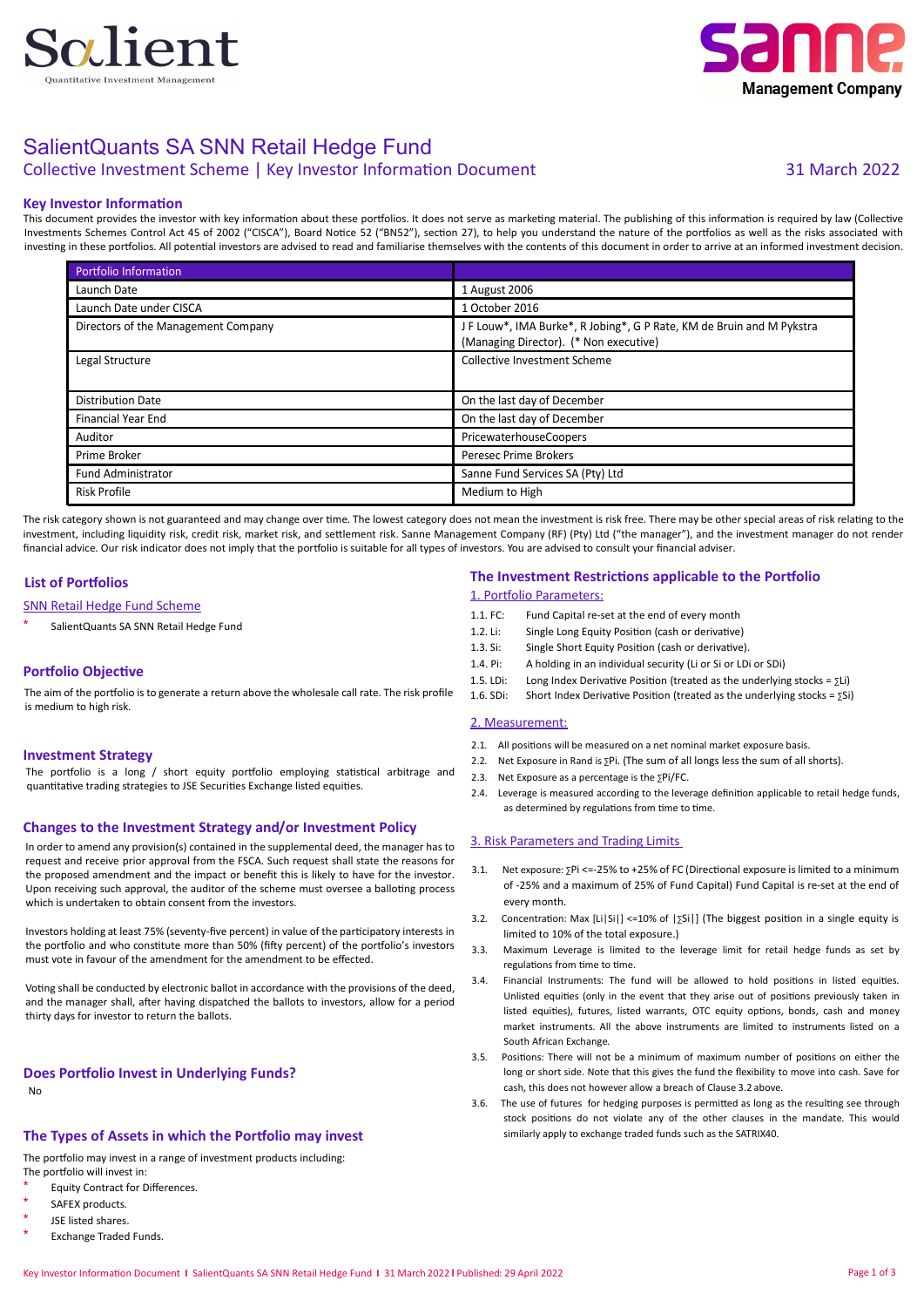## Salient



#### **Instances where the Portfolio may Use Leverage**

#### The types and sources of leverage. Hedge Funds can generate

#### leverage by:

The portfolio may leverage itself by short selling or trading on margin or purchasing options. The portfolio may at certain times be required to issue guarantees, and accordingly may borrow money from a bank, prime broker or any other such institution. The portfolio may also arrange for the issue of guarantees for the bridging required to conclude a private placement or underwriting of securities.

#### The Risks Associated with the Leverage

The portfolio may use leverage techniques from time to time to purchase or carry investments.

The interest expense and other costs incurred in connection with such leverage or borrowing may not be recovered by an appreciation in the investments purchased or carried.

Gains realised with leveraged investments may cause the underlying fund's net asset value to increase at a faster rate than would be the case without leverage. If, however, investment results fail to cover the cost of leverage or borrowings, the portfolio's net asset value could also decrease faster than if there had been no leverage or borrowings. Because of the leveraged nature of certain of the investments, a relatively small movement in the market price of traded instruments may result in a disproportionately large profit or loss.

#### The Restrictions on the Use of Leverage

The degree to which leverage may be employed in the portfolio shall be limited by the terms of the mandate. The limits laid down in the mandate should be carefully reviewed in making an investment decision.

#### Collateral and Asset Re-Use Arrangements

The cash and long positions held in the portfolio are available for use as collateral for the short positions held.

#### The Maximum Leverage allowed for the Portfolio

The portfolio will utilize the commitment approach to measure leverage and the limit is 200%

#### **Material Arrangements of the Manager with the Prime Broker**

#### The Manner of Managing Conflicts of Interest

The parties agree that, for the duration of this agreement, they shall endeavour to avoid any conflict of interest between them.

In order to protect the investors, the parties shall exercise due care and skill and note to any affected party the nature and extent of the potential conflict of interest as well as the steps undertaken to minimise the effect on any affected party by such conflict.

#### The Level of Counterparty Exposure

The portfolio will comply with the counterparty exposure limits as set out in BN52.

#### The Methodology of Calculating Counterparty Exposure

In terms of Section 8(2) of BN52 counterparty exposure shall be calculated to equal any initial margin held by a counterparty, the market value of any derivative, any net exposure generated through a scrip lending agreement and any other exposures created through reinvestment of collateral.

#### Provisions in the Contract with the Depositary and Custodian on the Possibility of Transfer and Re-hypothecation of Assets

The prime broking agreement may allow for the re-hypothecation of assets.

The portfolio's prime broker may provide a financing service to the portfolio, whereby any shortfall in the financing of the portfolio's assets is provided by the prime broker. Any such financing will be collateralised from the assets of the portfolio. However, unlike a normal borrowing situation, the prime broker takes physical delivery of the portfolio's assets and is permitted to deal with them forits own account. The portfolio's assets are therefore treated as being indistinguishable from the assets of the prime broker and are not segregated as client money or assets.

In the event of the insolvency of the prime broker, the assets of the portfolio that are held as collateral against money owed to the prime broker, are completely exposed to the prime broker's creditors. In such instances, any action by the prime broker's creditors may lead to the closing out of positions without the consent of the investment manager and at a loss.

#### **Delegated Administration and Management of Conflict of Interest that May Arise**

The Manager has appointed Sanne Fund Services SA (Pty) (Ltd) as the administrator.

Both entities are subject to separate governance structures and independent oversight and internal controls; as well as the FSCA regulatory oversight. Both entities have satisfied the FSCA in terms of the conflict of interest policy they have in place.

The parties agree that, for the duration of this agreement, they shall endeavour to avoid any conflict of interest between them. In orderto protect the investors, the partiesshall exercise due

care and skill and note to any affected party the nature and extent of the potential conflict of interest as well as the steps undertaken to minimise the effect on any affected party by such conflict.

#### **The Portfolio's Valuation and Pricing Methodologies**

The portfolio will apply the portfolio valuation and asset pricing policy of the Manager. This policy will be consistently applied and meets the requirements of BN52.

#### **The Liquidity Risk Management of the Portfolio and the Repurchase Rights**

A holder of participatory interests in the portfolio must give written notice on a business day within the cut-off time in order to repurchase participatory interests. Participatory interest(s) shall be priced and settled at the closing price of such business day, otherwise the closing price (i.e Net Asset value (NAV) of the following business day shall be used.

#### **The Repurchase of participatory interests**

The portfolio is valued daily. The transaction cut-off timeis 14:00pm on a business day. Investor instructions received after 14:00pm shall be processed the following business day. Payment date will be no later than 14 ( fourteen) business day after the repurchase pricing date.

#### **Gating, Side-Pocketing and Repurchase Restrictions**

Sections 5(b) (ii) and 6(5) of BN52 provide that both retail hedge funds and qualified investor hedge funds may suspend the repurchases of units under exceptional circumstances and when it's in the interests of investors.

#### None **Special Repurchase Arrangements or Rights of Some Investors**

| <b>Investment Management Fees, Charges, and Expenses - Class 1</b> |  |  |  |  |  |  |
|--------------------------------------------------------------------|--|--|--|--|--|--|
|--------------------------------------------------------------------|--|--|--|--|--|--|

| Annual Base Fee     | Capped at an annual rate of 1.3%, excluding VAT                                                                 |
|---------------------|-----------------------------------------------------------------------------------------------------------------|
| Performance Fee     | Uncapped, but the maximum fee rate will be<br>20%, excluding VAT.                                               |
| Hurdle              | The Standard Bank of South Africa wholesale call<br>rate on Money Market Call deposits exceeding<br>R1,000,000. |
| Once-Off Charges    |                                                                                                                 |
| <b>Entry Charge</b> | 0%                                                                                                              |
| <b>Exit Charge</b>  | 0%                                                                                                              |

The portfolio may offer multiple classes of units for different types of investors and unit holders. The various classes in the portfolio may each have different fee structures for the different types of investors. All investments will be allocated to specific classes at the discretion of the investment manager. All classes of units in the portfolio will invest in the same investment portfolio of securities and share the same investment objective and policy. For more detailed information about charges and how these are calculated, a detailed fee methodology is available on request from the Manager.

#### **Other Fees**

The portfolio may directly deduct and pay other fees if such payments are permitted in terms of Section 93 of CISCA and are due and payable under lawful agreement.